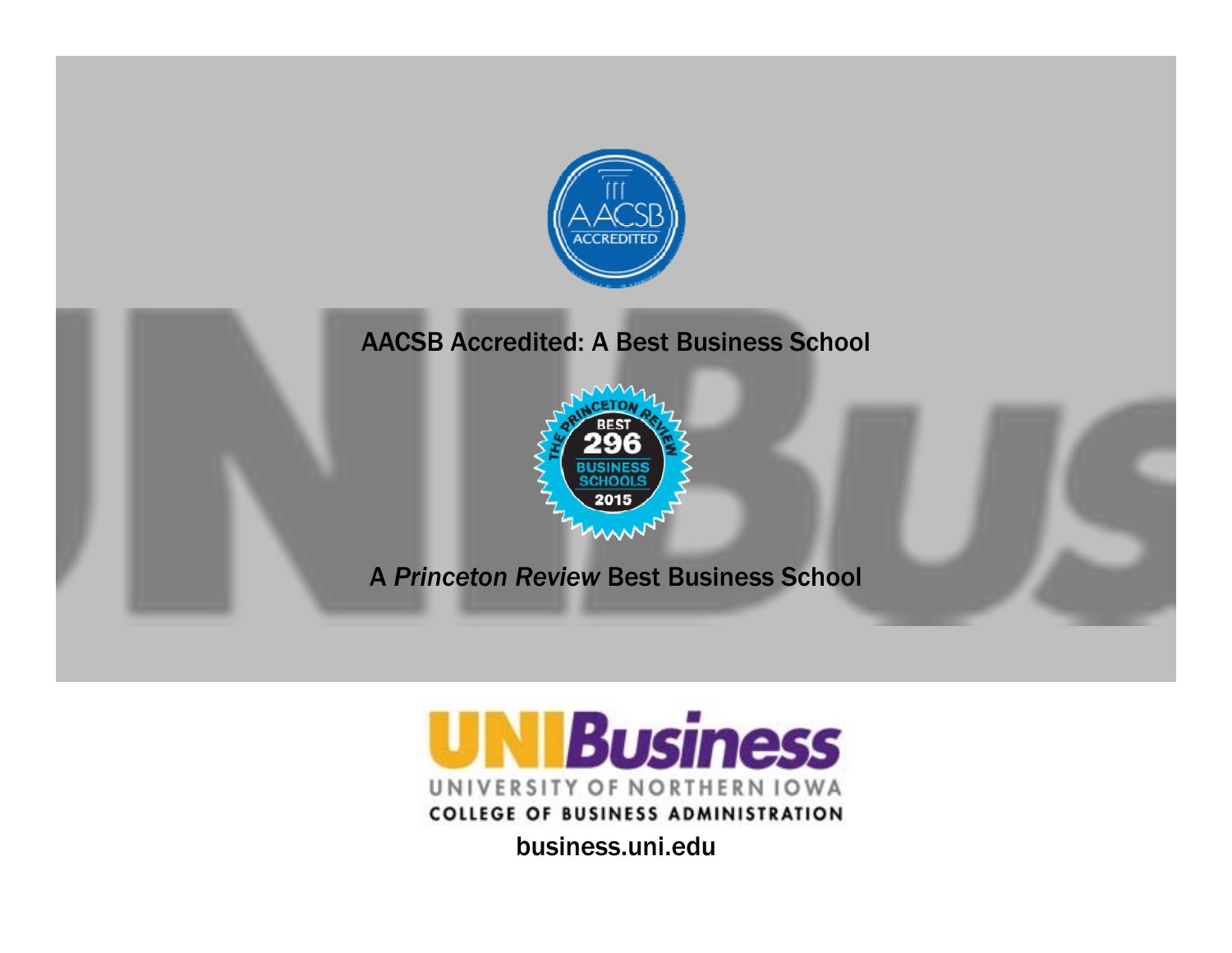#### Accreditation Results

- **STATE**  Options available to reviewers
	- Significant problems to be addressed, 1 year probation
	- Problems manageable, report on progress in five years

**Problems to be addressed by UNIBusiness by 2020** 

# NONE



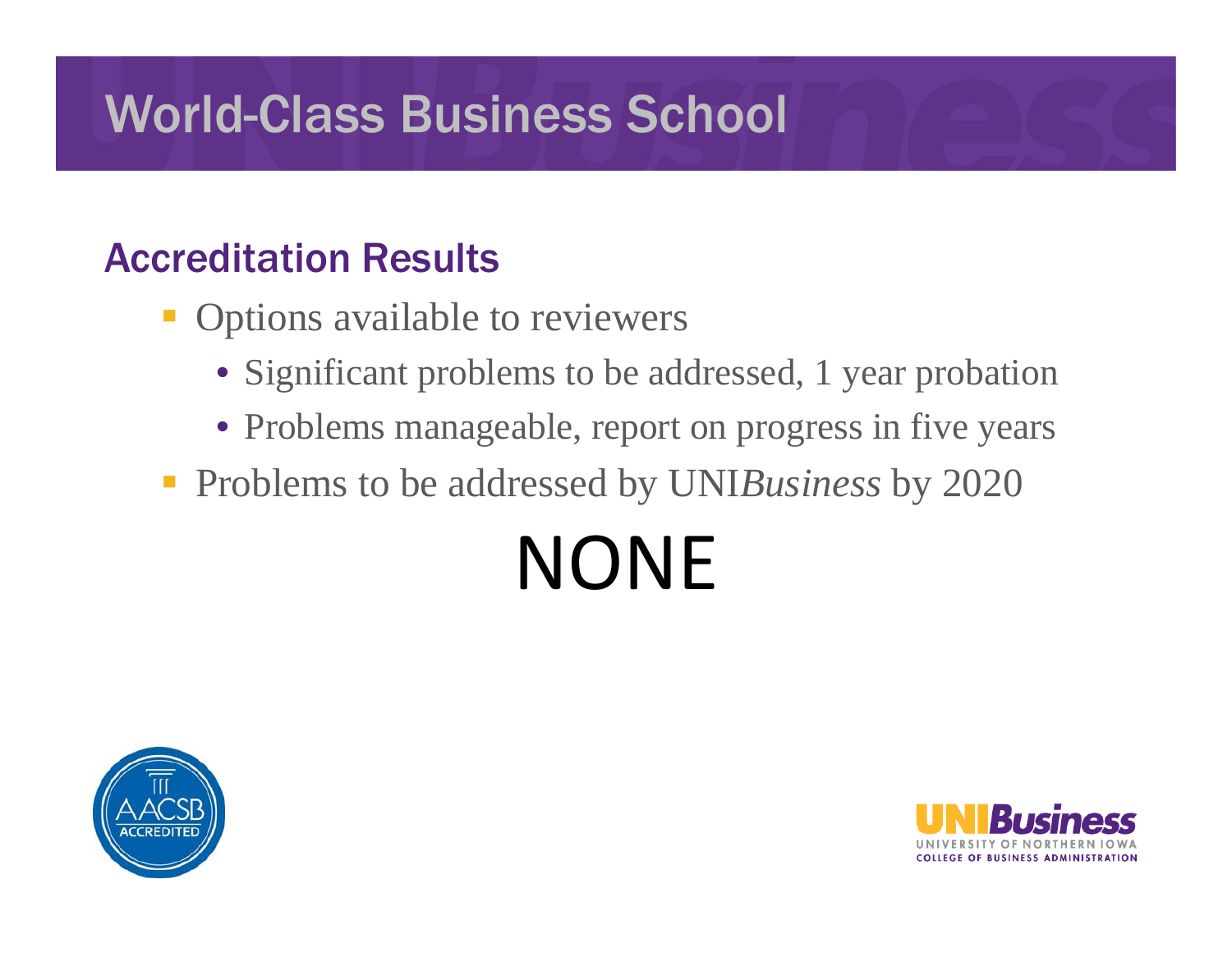#### Accreditation Standards

- $\mathcal{L}_{\mathcal{A}}$ 15 Comprehensive Standards
- **Divided into three primary areas** 
	- Strategic Management
	- Learning & Teaching
	- Student, Faculty, and Staff Quality
- **Overriding themes** 
	- Engagement
	- Innovation
	- Impact



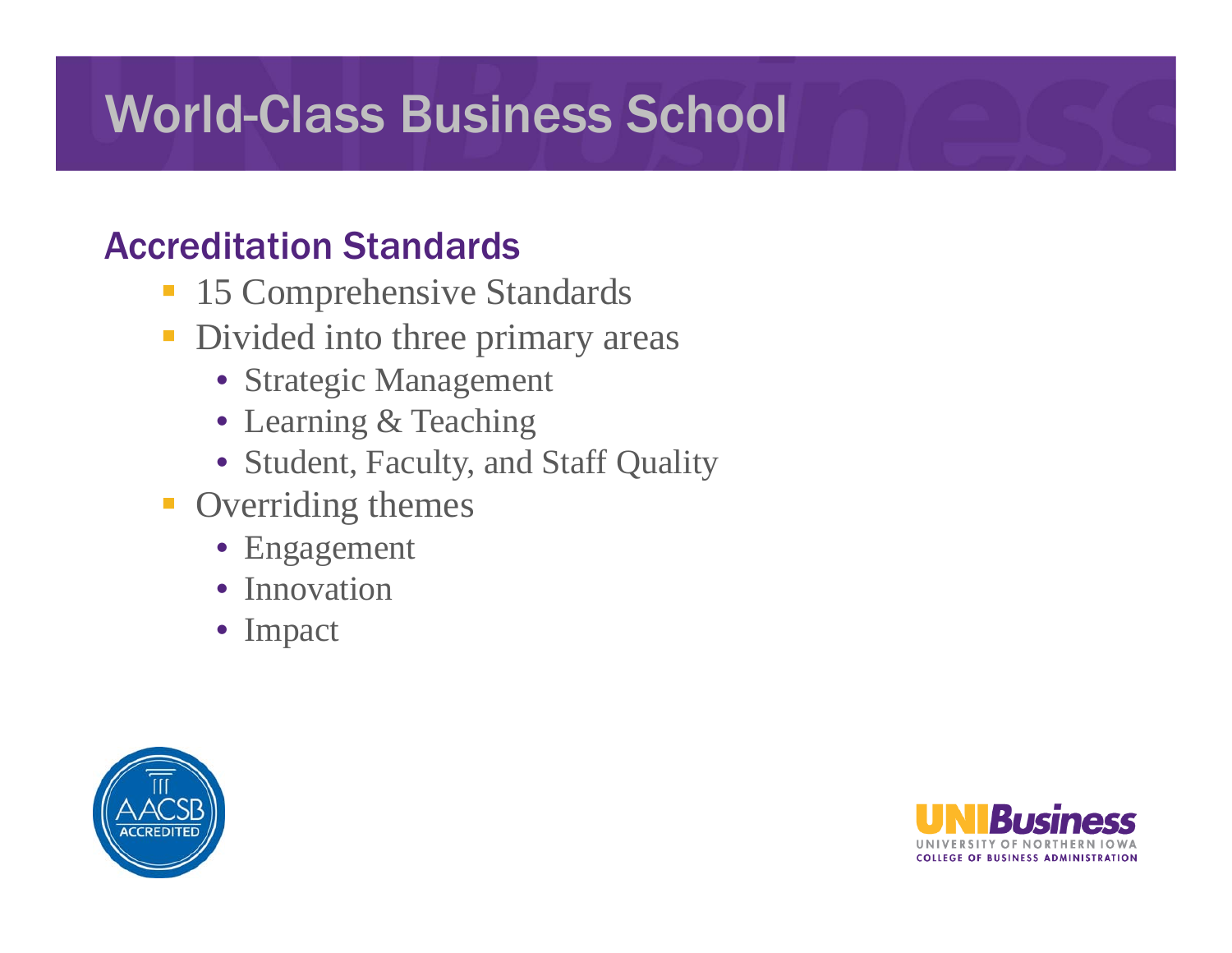#### Best Evidence of Engagement, Innovation, and Impact

- **Professional Readiness Program** 
	- 1,000+ students impacted over two years through a mentoring program in partnership with Wells Fargo.
- **Fly-free and Cost Neutral Study Abroad** 
	- Increased participation from 9% in 2007 to 19% in 2012
- **Exercise Exercise Development through BCS** 
	- 1,200+ businesses, community, & government agencies served
	- 1,500+ jobs created
	- 2,000+ student participants in service delivery

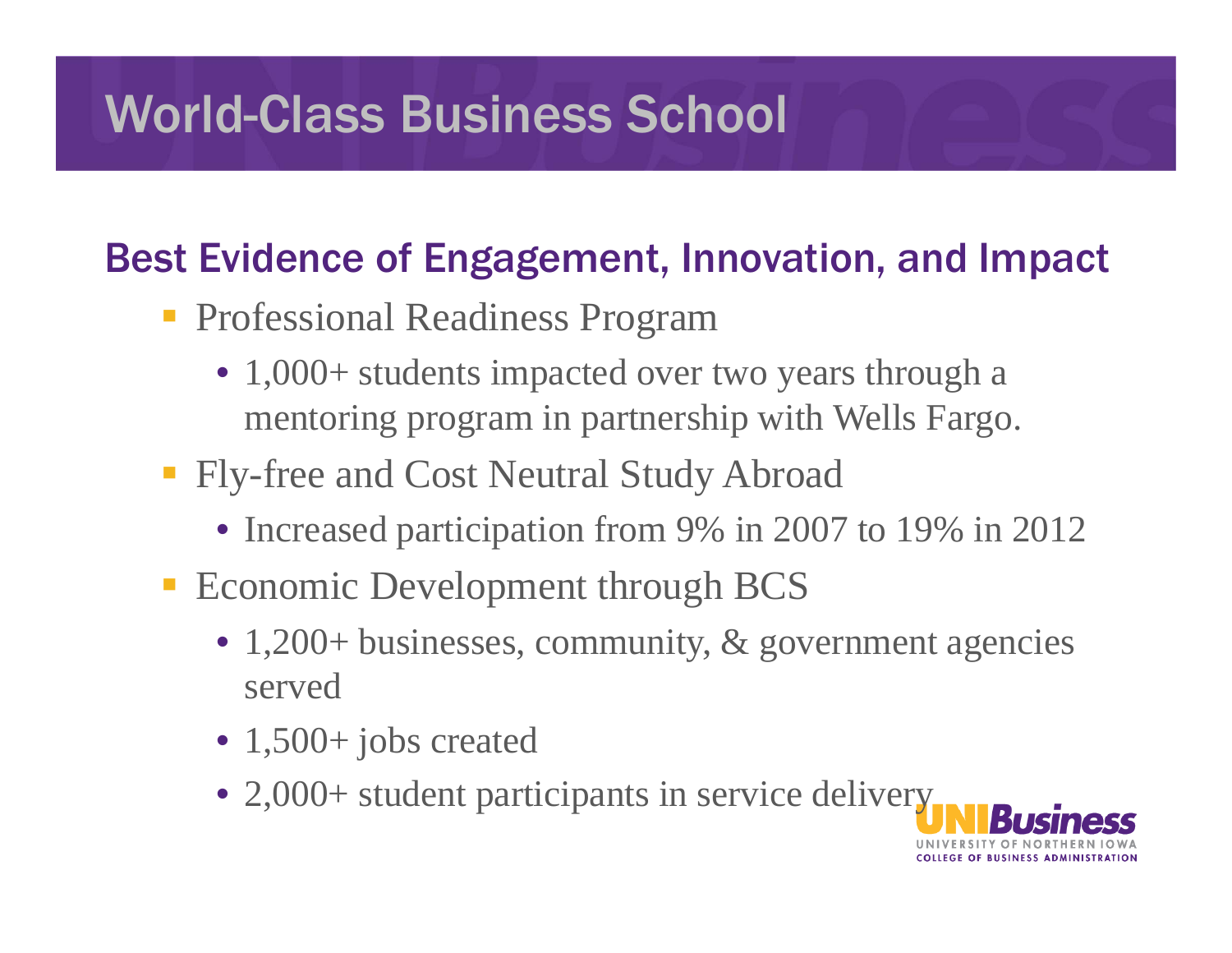#### Best Evidence of Engagement, Innovation, and Impact

- **Portable MBA** 
	- Cohort model reaches underserved Iowa locations
- **International Partnerships** 
	- 2+2 agreements increasing international diversity from 2% in 2005 to 10% in 2015
	- Summer programs that attract business professionals from around the world
- **Focus on Professional Development** 
	- Credentials supported expanded beyond CPA to include CFA (finance), CGBP (international business), CAPM (project management), and Six Sigma
	- 700+ students supported to attend professional conferences and academic competitions since 2010

OLLEGE OF BUSINESS ADMINISTRATION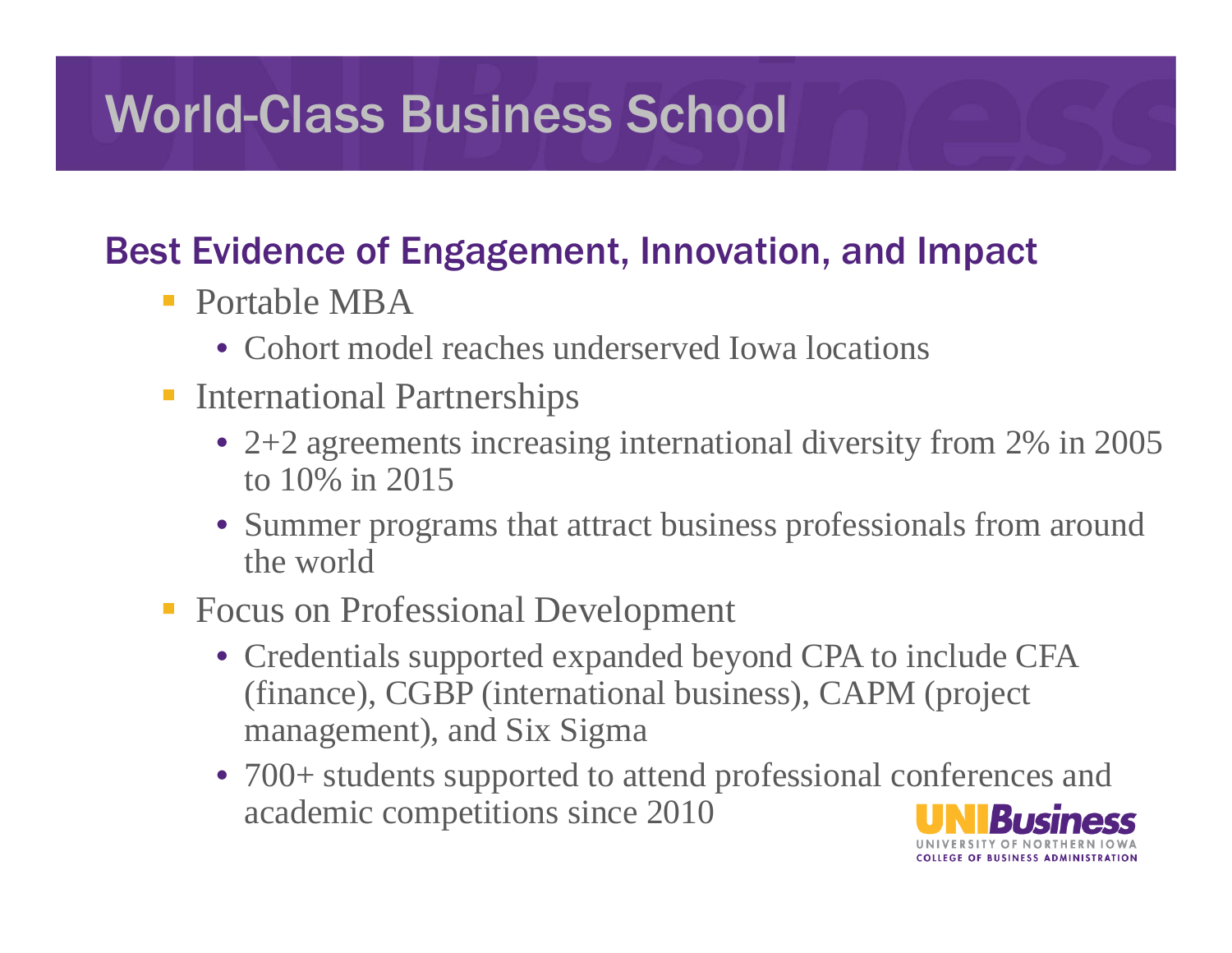#### Best Practices

- **Professional Readiness Program**
- **STATE** Business & Community Services Outreach
- Fly-Free & Cost Neutral Study Abroad Programs
- Effective, Highly Regarded Leadership
- College-wide Commitment to Student-Faculty Interaction
- Strategic Management Process Involving All Major Stakeholders